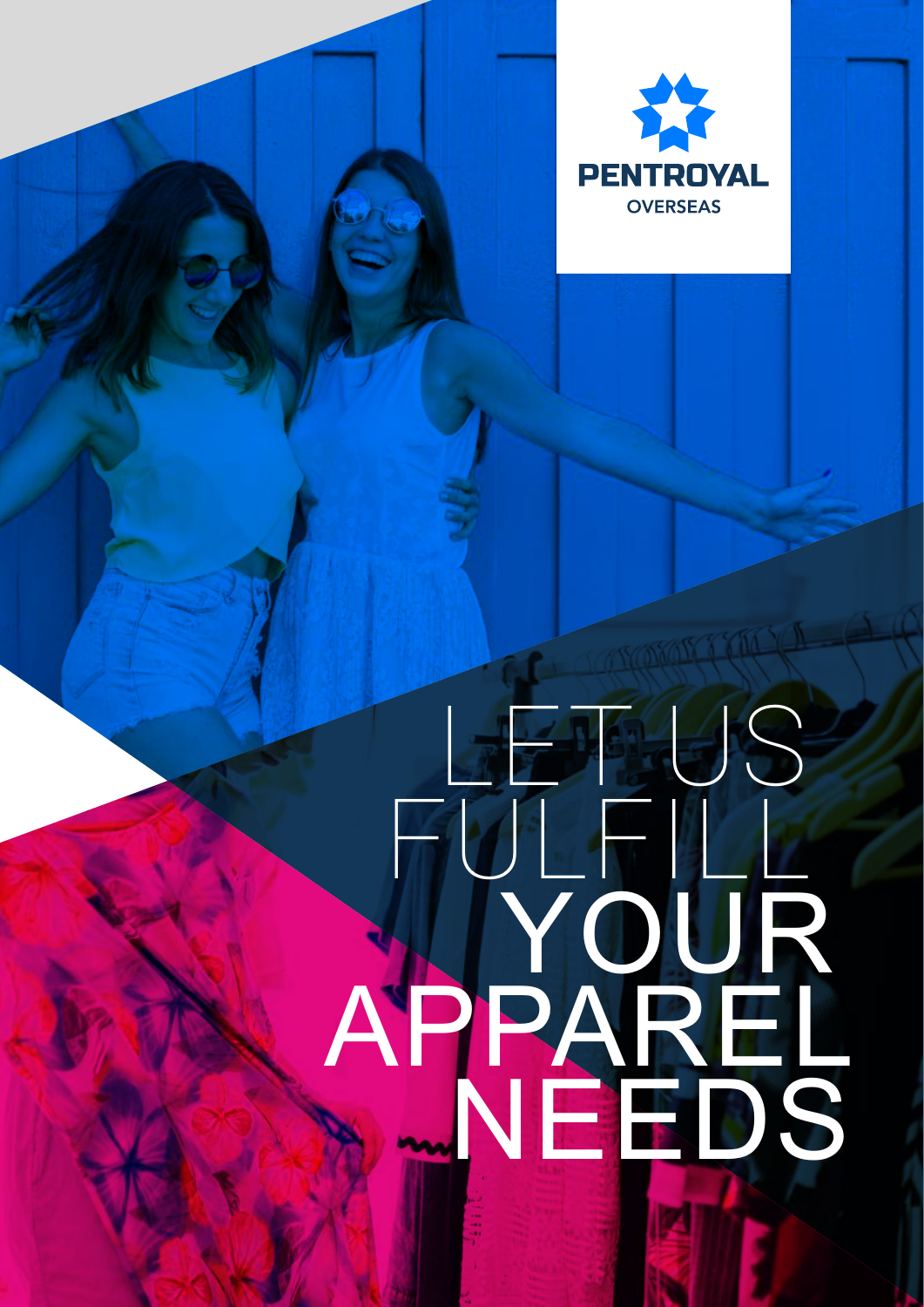## ABOUT US

Based in Tirupur - The hub of the Indian Garment Industry, Pentroyal Overseas aims to satisfy clients from all over the world looking to source rich cotton and blended apparel from India. We facilitate buyer and seller trade by assessing your needs and providing valuable service throughout the sourcing of garment orders. With a rich palette of experienced apparel manufacturers, we make sure your product reaches you on time to hit the shelves, with exceptional quality and nominal costs.

 $\boldsymbol{\mathcal{L}}$ 

Fast delivery times, transparent business structure, ethical practices, flexible volumes and competitive prices are some of the qualities that ensure your order is in safe hands.

Still have doubts? Don't hesitate to drop us a mail and we shall get back to you as soon as possible.

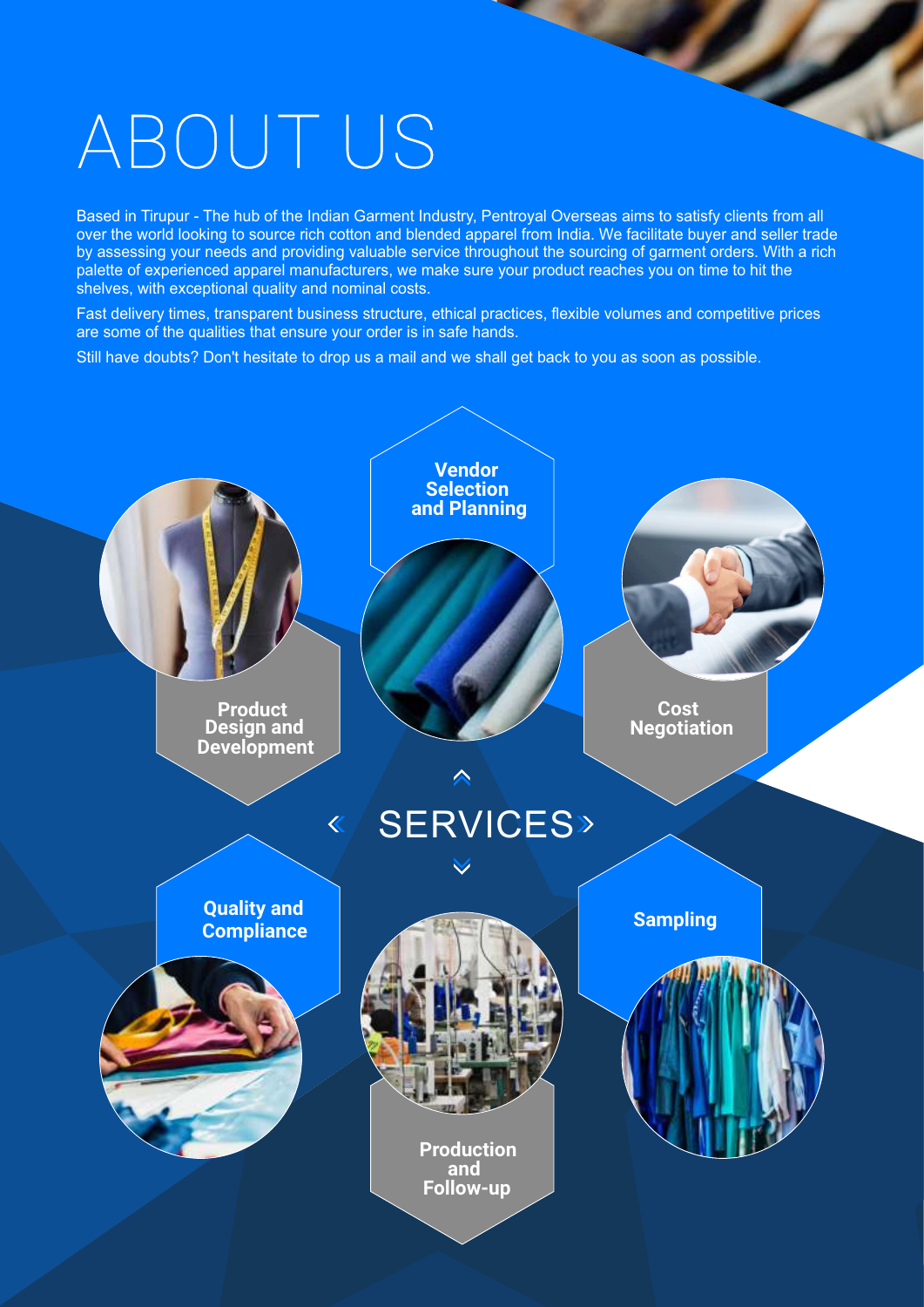

#### MENSWEAR

Casuals | Active | Corporate | Tees Hoodies | Tanks | Shirts | Pajamas Pants | Shorts | Underwear



#### KIDSWEAR Baby Sets | Bibs | Rompers | Pajamas Kids Piece Sets | Tops | Bottoms Underwear



#### ACCESSORIES & HOMETEX

Hometex | Linens | Sheets Towels | Bags | Totes | Scarfs Shawls

### PRODUCTS



#### LADIESWEAR

Casuals | Active | Corporate | Tops Tees | Hoodies | Tanks | Pajamas Pants | Shorts | Underwear



#### Workwear | Sportswear ACTIVE CLOTHING

Reflective Clothing | Uniforms DIN ISO Standard Apparel



#### SPECIAL FABRICS

Organic Cotton | Denim Felt | Fleece | Leather | Polyester Rayon | Satin | Silk | Ramie | Hemp

 $\gg$ 



 $\overline{\mathcal{Y}}$